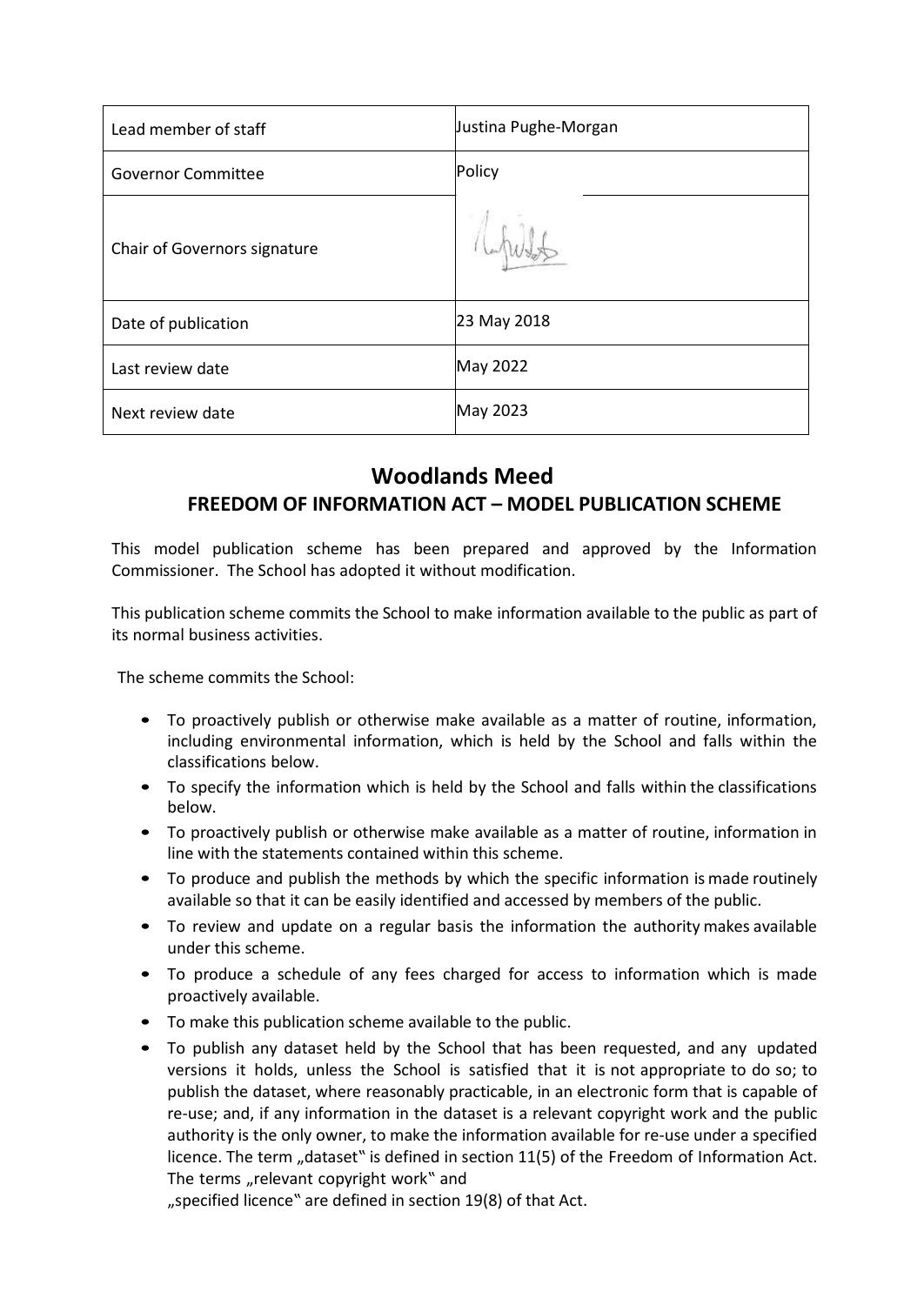### **Classes of Information**

• **Who we are and what we do** Organisational information, locations and contacts, constitutional and legal governance.

## • **What we spend and how we spend it**

Financial information relating to projected and actual income and expenditure, tendering, procurement and contracts.

# • **What our priorities are and how we are doing**

Strategy and performance information, plans, assessments, inspections and reviews

#### • **How we make decisions**

Policy proposals and decisions. Decision making processes, internal criteria and procedures, consultations.

• **Our policies and procedures** Current written protocols for delivering our functions and responsibilities.

## • **Lists and registers**

Information held in registers required by law and other lists and registers relating to the functions of the authority.

## • **The services we offer**

Advice and guidance, booklets and leaflets, transactions and media releases. A description of the services offered.

The classes of information will not generally include:

- Information the disclosure of which is prevented by law, or exempt under the Freedom of Information Act, or is otherwise properly considered to be protected from disclosure.
- Information in draft form.
- Information that is no longer readily available as it is contained in files that have been placed in archive storage, or is difficult to access for similar reasons.

#### **The method by which information published under this scheme will be made available**

The School will indicate clearly to the public what information is covered by this scheme and how it can be obtained.

Where it is within the School's capability information will be provided on a website. Where it is impracticable to make information available on a website or when an individual does not wish to access the information by

the website, the School will indicate how information can be obtained by other means and provide it by those means.

In exceptional circumstances some information may be available only by viewing in person. Where this manner is specified, contact details will be provided. An appointment to view the information will be arranged within a reasonable timescale.

Obligations under equality legislation and any other legislation to provide information in other forms and formats will be adhered to when providing information in accordance with this scheme.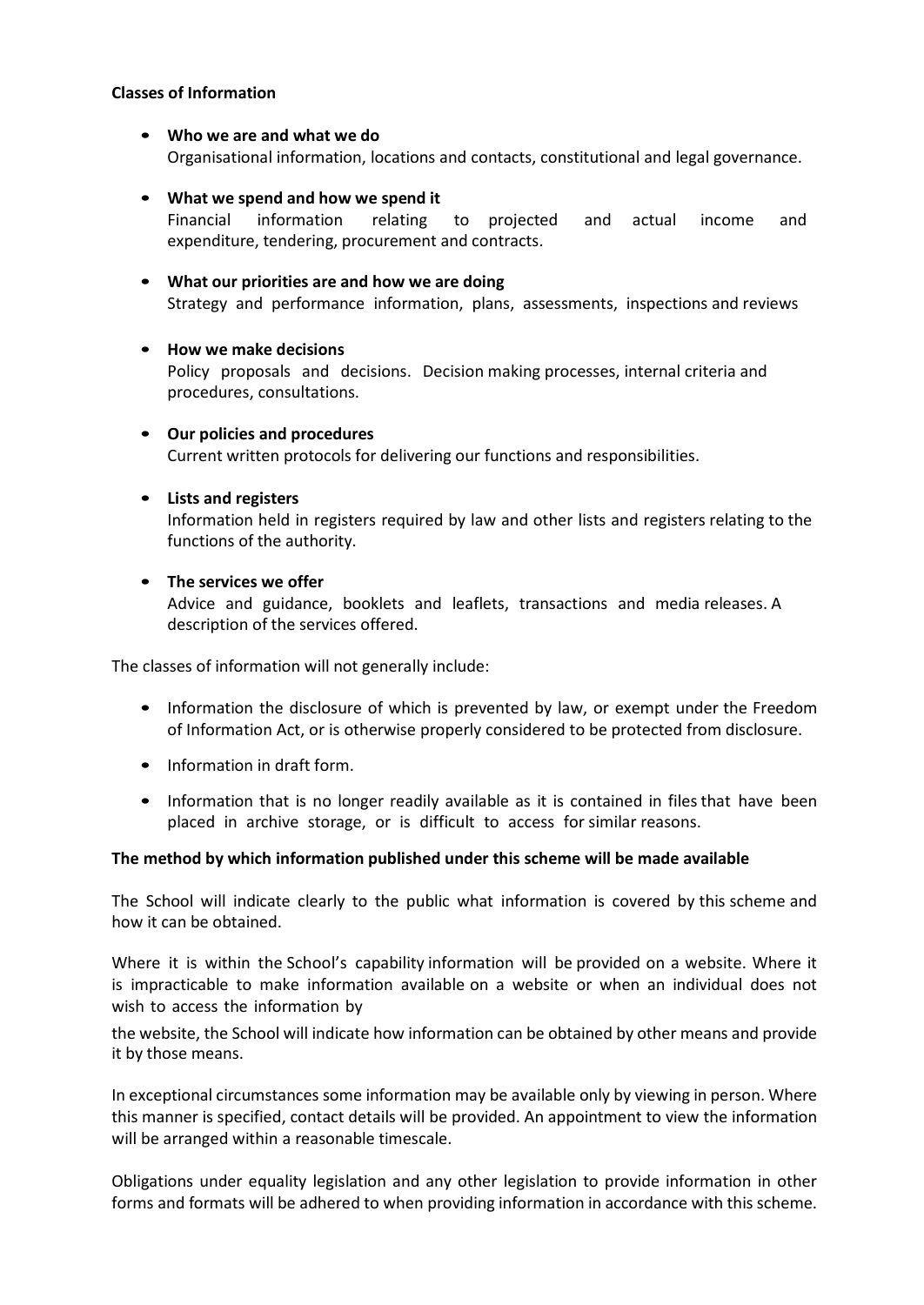## **Charges which may be made for information published under this scheme**

The purpose of this scheme is to make the maximum amount of information readily available at minimum inconvenience and cost to the public. Charges made by the School for routinely published material will be justified and transparent and kept to a minimum.

Material which is published and accessed on a website will be provided free of charge.

Charges may be made for information subject to a charging regime specified by Parliament.

Charges may be made for actual disbursements incurred such as:

- photocopying
- postage and packaging
- the costs directly incurred as a result of viewing information

Charges may also be made for information provided under this scheme where they are legally authorised, they are in all the circumstances, including the general principles of the right of access to information held by public authorities, justified and are in accordance with a published schedule or schedules of fees which is readily available to the public.

Charges may also be made for making datasets (or parts of datasets) that are relevant copyright works available for re-use. These charges will be in accordance with either regulations made under section 11B of the Freedom of Information Act or other enactments.

If a charge is to be made, confirmation of the payment due will be given before the information is provided. Payment may be requested prior to provision of the information.

# **Written requests**

Information held by the School that is not published under this scheme can be requested in writing, when its provision will be considered in accordance with the provisions of the Freedom of Information Act.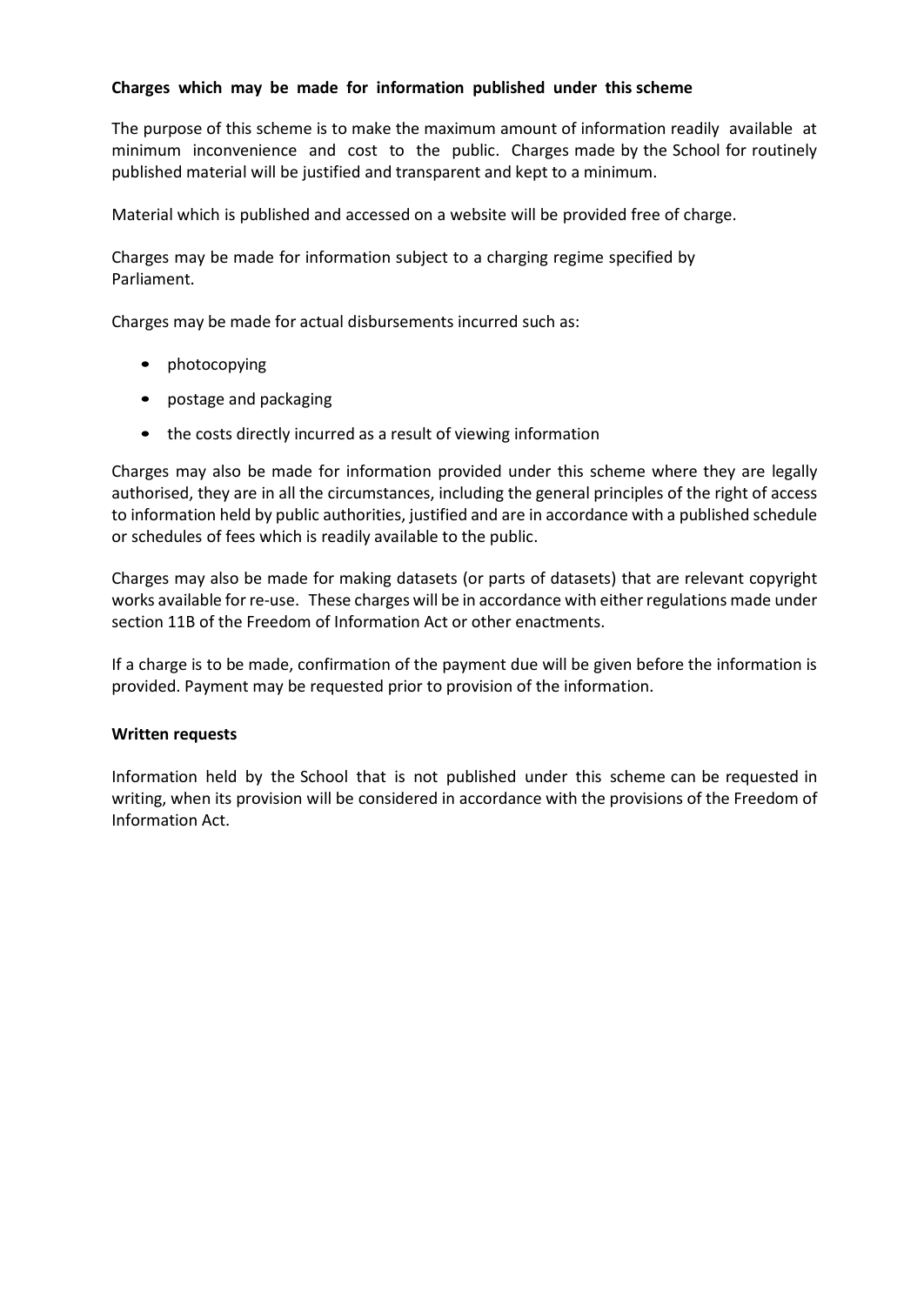| Information to be published.                                                                                                                                                                                      | How the information can be<br>obtained                                       | <b>Cost</b> |  |  |
|-------------------------------------------------------------------------------------------------------------------------------------------------------------------------------------------------------------------|------------------------------------------------------------------------------|-------------|--|--|
| Class 1 - Who we are and what we do                                                                                                                                                                               |                                                                              |             |  |  |
| Who's who in the school                                                                                                                                                                                           | Contact school office                                                        |             |  |  |
| Who's who on the governing body / board of governors and the basis of their appointment                                                                                                                           | Website                                                                      |             |  |  |
| Instrument of Government / Articles of Association                                                                                                                                                                | Contact school office                                                        |             |  |  |
| Contact details for the Head teacher and for the governing body, via the school                                                                                                                                   | Contact school office<br>Per<br>Website<br>schedule<br>Contact school office |             |  |  |
| School prospectus                                                                                                                                                                                                 |                                                                              |             |  |  |
| Staffing structure                                                                                                                                                                                                |                                                                              |             |  |  |
| School session times and term dates                                                                                                                                                                               | Website                                                                      |             |  |  |
| Address of school and contact details, including email address.                                                                                                                                                   | Website                                                                      |             |  |  |
| Class 2 - What we spend and how we spend it                                                                                                                                                                       |                                                                              |             |  |  |
| Annual budget plan and financial statements                                                                                                                                                                       | Contact school office                                                        |             |  |  |
| Capital funding                                                                                                                                                                                                   | Contact school office                                                        |             |  |  |
| Financial audit reports                                                                                                                                                                                           | Contact school office                                                        |             |  |  |
| Procurement and contracts the school has entered into, or information relating to / a link to information held by<br>an organisation which has done so on its behalf (for example, a local authority or diocese). | Contact school office                                                        |             |  |  |
| Pay policy                                                                                                                                                                                                        | Contact school office                                                        | Per         |  |  |
| Staff allowances and expenses that can be incurred or claimed, with totals paid to individual senior staff members                                                                                                |                                                                              | schedule    |  |  |
| (Senior Leadership Team or equivalent, whose basic actual salary is at least £60,000 per annum) by reference to                                                                                                   | Contact school office                                                        |             |  |  |
| categories.                                                                                                                                                                                                       |                                                                              |             |  |  |
| Staffing, pay and grading structure.                                                                                                                                                                              | Contact school office                                                        |             |  |  |
| Governors' allowances that can be incurred or claimed and a record of total payments made to individual                                                                                                           | Contact school office                                                        |             |  |  |
| governors.                                                                                                                                                                                                        |                                                                              |             |  |  |
| Class 3 - What our priorities are and how we are doing                                                                                                                                                            |                                                                              |             |  |  |
| School profile (if any) and in all cases:                                                                                                                                                                         |                                                                              |             |  |  |
| Performance data supplied to the English or Welsh Government or to the Northern Ireland Executive, or a                                                                                                           |                                                                              |             |  |  |
| direct link to the data                                                                                                                                                                                           |                                                                              |             |  |  |
| The latest Ofsted / Estyn / Education and Training Inspectorate report                                                                                                                                            | Contact school office / website                                              | Per         |  |  |
| - Summary                                                                                                                                                                                                         |                                                                              | schedule    |  |  |
| - Full report                                                                                                                                                                                                     |                                                                              |             |  |  |
| Post-inspection action plan                                                                                                                                                                                       |                                                                              |             |  |  |
| Performance management policy and procedures adopted by the governing body.                                                                                                                                       | Contact school office                                                        |             |  |  |
| Performance data or a direct link to it                                                                                                                                                                           | Website                                                                      |             |  |  |